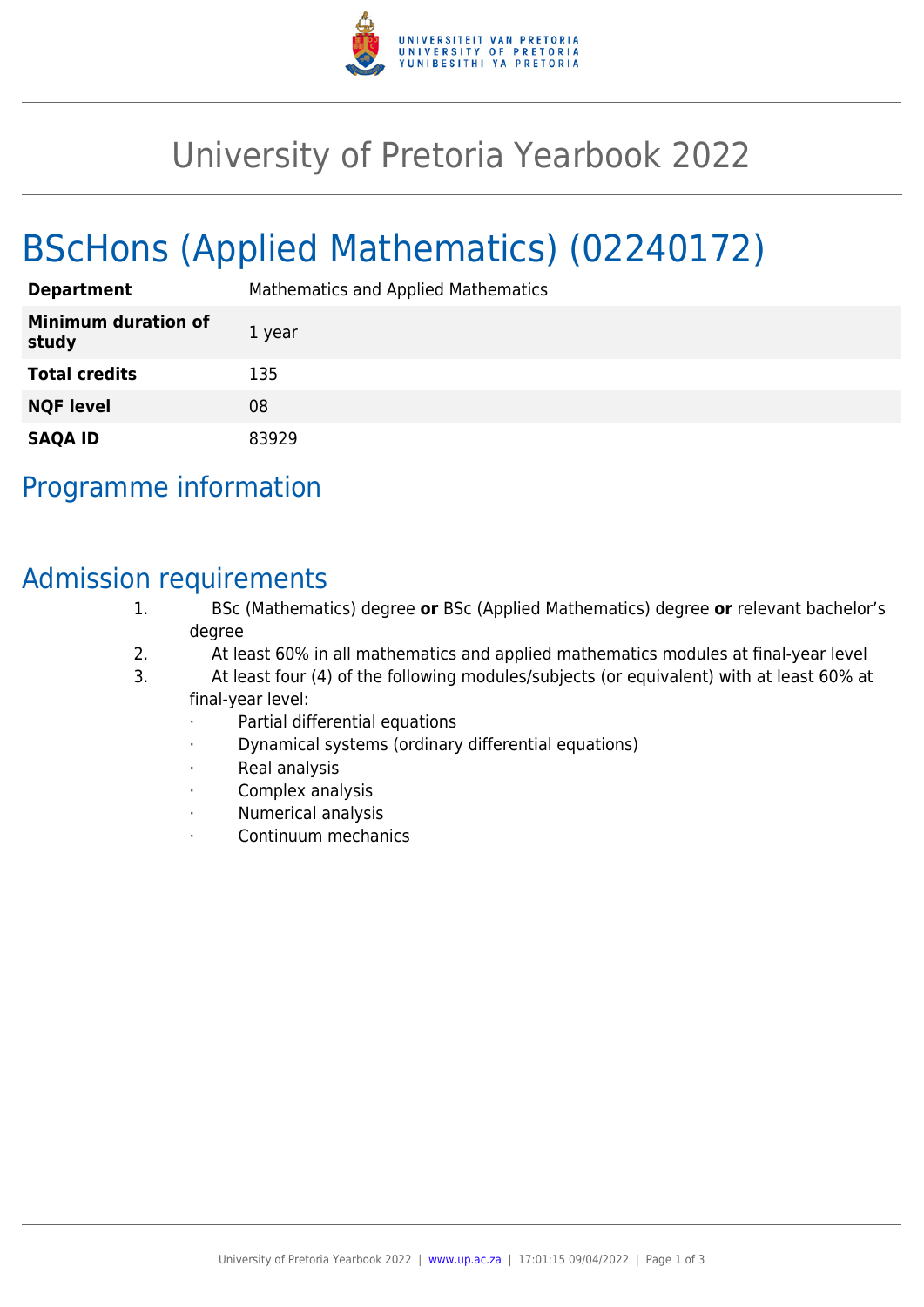

## Curriculum: Final year

#### **Minimum credits: 135**

#### **Additional information:**

- The programme compilation consists of seven honours modules of 15 credits each as well as the mandatory project (WTW 795 – 30 credits).
- It is required that students select the stream and modules according to the prerequisites of the modules.
- WTW 795 is a compulsory module for both streams.
- The modules to be selected for each stream, are set out below.

#### **Stream 1: Applied analysis**

Core credits: 75 credits Elective credits: 60 credits

Core modules: WTW 795, WTW 710, WTW 734 and WTW 776

Elective modules: Four (4) electives must be chosen from the list below. The selection must contain at least one of WTW 782 or WTW 764 and at least one of WTW 733 or WTW 763. (Students are also allowed to register for all 4 these modules.)

#### **Stream 2: Differential equations and modelling**

Core credits: 135 credits

Core modules: WTW 795, WTW 733, WTW 735, WTW 750, WTW 763, WTW 772, WTW 776 and WTW 782.

### **Core modules**

[Functional analysis 710](https://www.up.ac.za/parents/yearbooks/2022/modules/view/WTW 710) (WTW 710) - Credits: 15.00 [Numerical analysis 733](https://www.up.ac.za/parents/yearbooks/2022/modules/view/WTW 733) (WTW 733) - Credits: 15.00 [Measure theory and probability 734](https://www.up.ac.za/parents/yearbooks/2022/modules/view/WTW 734) (WTW 734) - Credits: 15.00 [Main principles of analysis in application 735](https://www.up.ac.za/parents/yearbooks/2022/modules/view/WTW 735) (WTW 735) - Credits: 15.00 [Mathematical optimisation 750](https://www.up.ac.za/parents/yearbooks/2022/modules/view/WTW 750) (WTW 750) - Credits: 15.00 [Finite element method 763](https://www.up.ac.za/parents/yearbooks/2022/modules/view/WTW 763) (WTW 763) - Credits: 15.00 [Mathematical methods and models 772](https://www.up.ac.za/parents/yearbooks/2022/modules/view/WTW 772) (WTW 772) - Credits: 15.00 [Partial differential equations of mathematical physics 776](https://www.up.ac.za/parents/yearbooks/2022/modules/view/WTW 776) (WTW 776) - Credits: 15.00 [Dynamical systems 782](https://www.up.ac.za/parents/yearbooks/2022/modules/view/WTW 782) (WTW 782) - Credits: 15.00 [Project 795](https://www.up.ac.za/parents/yearbooks/2022/modules/view/WTW 795) (WTW 795) - Credits: 30.00

### **Elective modules**

[Special topics 727](https://www.up.ac.za/parents/yearbooks/2022/modules/view/WTW 727) (WTW 727) - Credits: 15.00 [Numerical analysis 733](https://www.up.ac.za/parents/yearbooks/2022/modules/view/WTW 733) (WTW 733) - Credits: 15.00 [Mathematical optimisation 750](https://www.up.ac.za/parents/yearbooks/2022/modules/view/WTW 750) (WTW 750) - Credits: 15.00 [Finite element method 763](https://www.up.ac.za/parents/yearbooks/2022/modules/view/WTW 763) (WTW 763) - Credits: 15.00 [Stochastic calculus 764](https://www.up.ac.za/parents/yearbooks/2022/modules/view/WTW 764) (WTW 764) - Credits: 15.00 [Mathematical methods and models 772](https://www.up.ac.za/parents/yearbooks/2022/modules/view/WTW 772) (WTW 772) - Credits: 15.00 [Dynamical systems 782](https://www.up.ac.za/parents/yearbooks/2022/modules/view/WTW 782) (WTW 782) - Credits: 15.00

The regulations and rules for the degrees published here are subject to change and may be amended after the publication of this information.